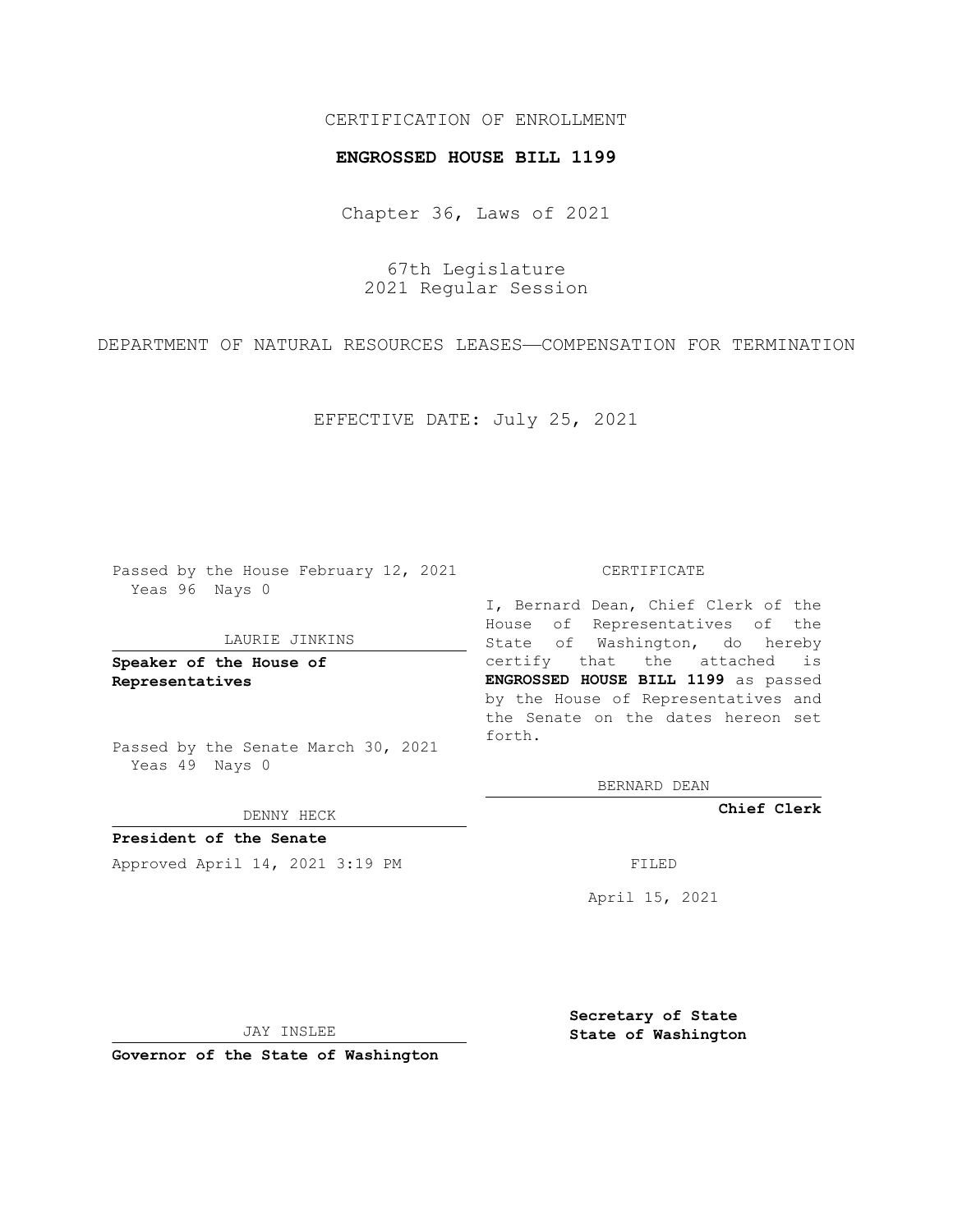# **ENGROSSED HOUSE BILL 1199**

Passed Legislature - 2021 Regular Session

**State of Washington 67th Legislature 2021 Regular Session**

**By** Representatives Corry, Chapman, Davis, Dent, and Eslick

Read first time 01/14/21. Referred to Committee on Rural Development, Agriculture & Natural Resources.

1 AN ACT Relating to providing compensation to department of 2 natural resources lessees whose leases are terminated for reasons 3 other than default; and amending RCW 79.13.420.

4 BE IT ENACTED BY THE LEGISLATURE OF THE STATE OF WASHINGTON:

5 **Sec. 1.** RCW 79.13.420 and 2017 c 56 s 1 are each amended to read as follows:6

 (1) For the purposes of this section, "nondefault or early termination provision" means a provision that authorizes the department to terminate a lease in the event the department includes the leased land in a plan for higher and better use, land exchange, 11 or sale.

12 (2) Any nondefault or early termination provision included in a 13 state land lease for agricultural or grazing purposes must:

14 (a) Require advance written notice of at least one hundred eighty 15 days by the department to the lessee prior to termination of the 16 lease; and

 (b) Require the department to provide to the lessee, along with the notice under (a) of this subsection, written documentation demonstrating that the department has included the leased land in a plan for higher and better use, land exchange, or sale.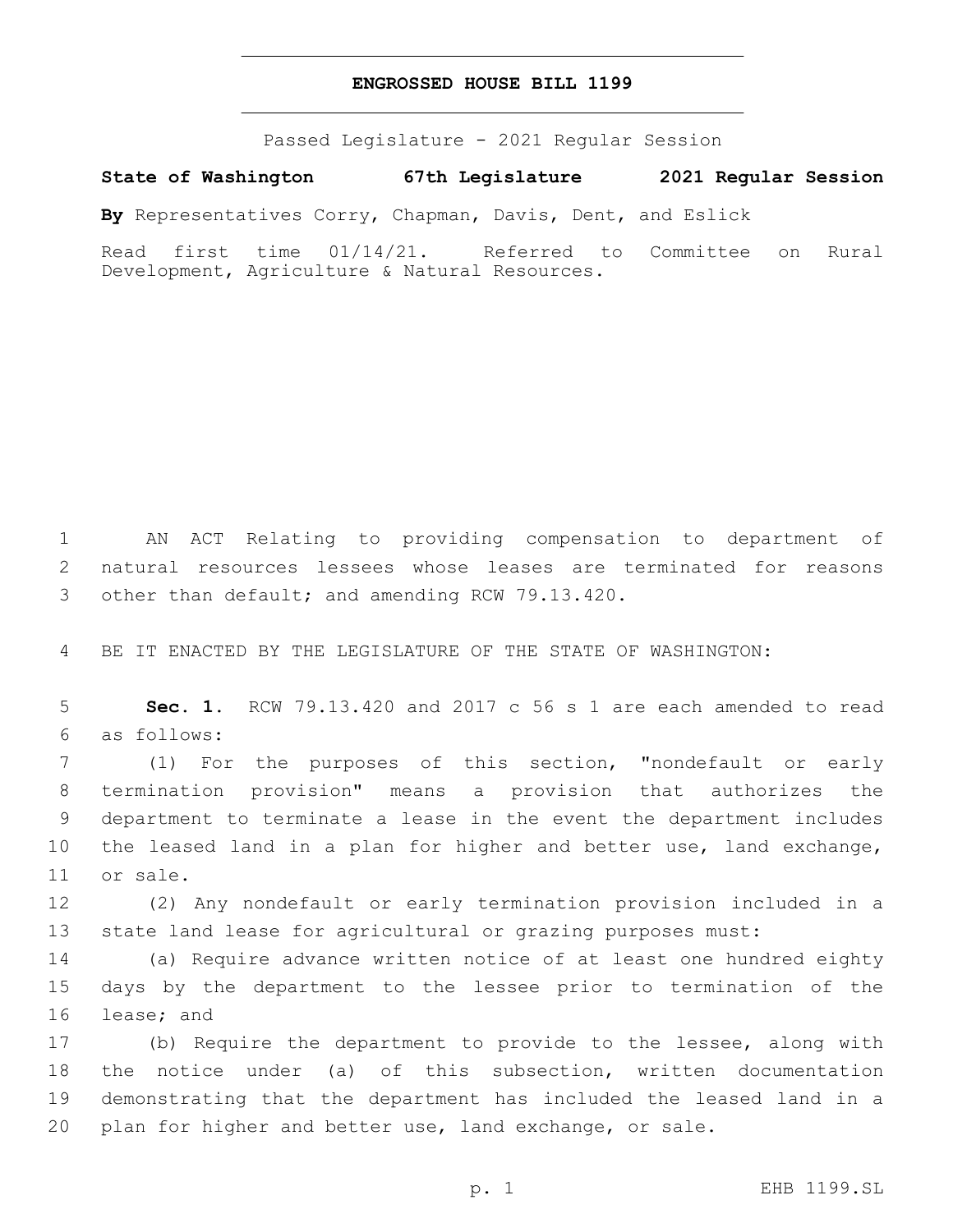(3) This section does not require the department to include a nondefault or early termination provision in any state land lease for 3 agricultural or grazing purposes.

 (4) This section does not prohibit the department from allowing the lessee to surrender the leasehold subject to terms provided in 6 the lease.

 (5) This section does not prohibit the department from executing other lease provisions designed to protect the interests of the lessee in the event that the lease is terminated under a nondefault 10 or early termination provision.

 (6) In the event that the department exercises a nondefault or early termination provision in a state land lease for agricultural or 13 grazing purposes, the department shall compensate the lessee 14 according to the following schedule:

 (a) For grazing leases, the department shall pay to the lessee 16 the annual rent for the land subject to the lease, multiplied by a 17 factor of six, except that the department need not compensate the lessee for any years that are specifically designated in the lease as 19 nongrazing years.

 (b) For agricultural leases, the department shall pay to the lessee the expected net return the lessee would have realized from 22 crops raised on the leased land, which shall be calculated according 23 to the following formula: The annual net revenue per acre for the 24 class of crop produced by the lessee, less the rental rate per acre 25 for the land leased by the lessee; multiplied by the number of acres leased by the lessee. For purposes of this subsection, the annual net revenue per acre for a class of crop must be calculated according to the most recent rolling average annual net rental return per acre for 29 that class of crop as established by the county assessor of the county in which the leased land is located or, if the county assessor of the county in which the land is located has not established an annual net rental return per acre, as established by the county assessor of the nearest county in which the county assessor has established such an annual net rental return per acre. The annual net 35 rental return per acre, as established by the county assessor, must be adjusted to reflect the total annual net revenue per acre.

 (c) For both grazing leases and agricultural leases, the department shall make payments to the lessee on an annual basis for the remaining term of the terminated lease, unless the department and the lessee agree to an alternate schedule of payments. In the event

p. 2 EHB 1199.SL